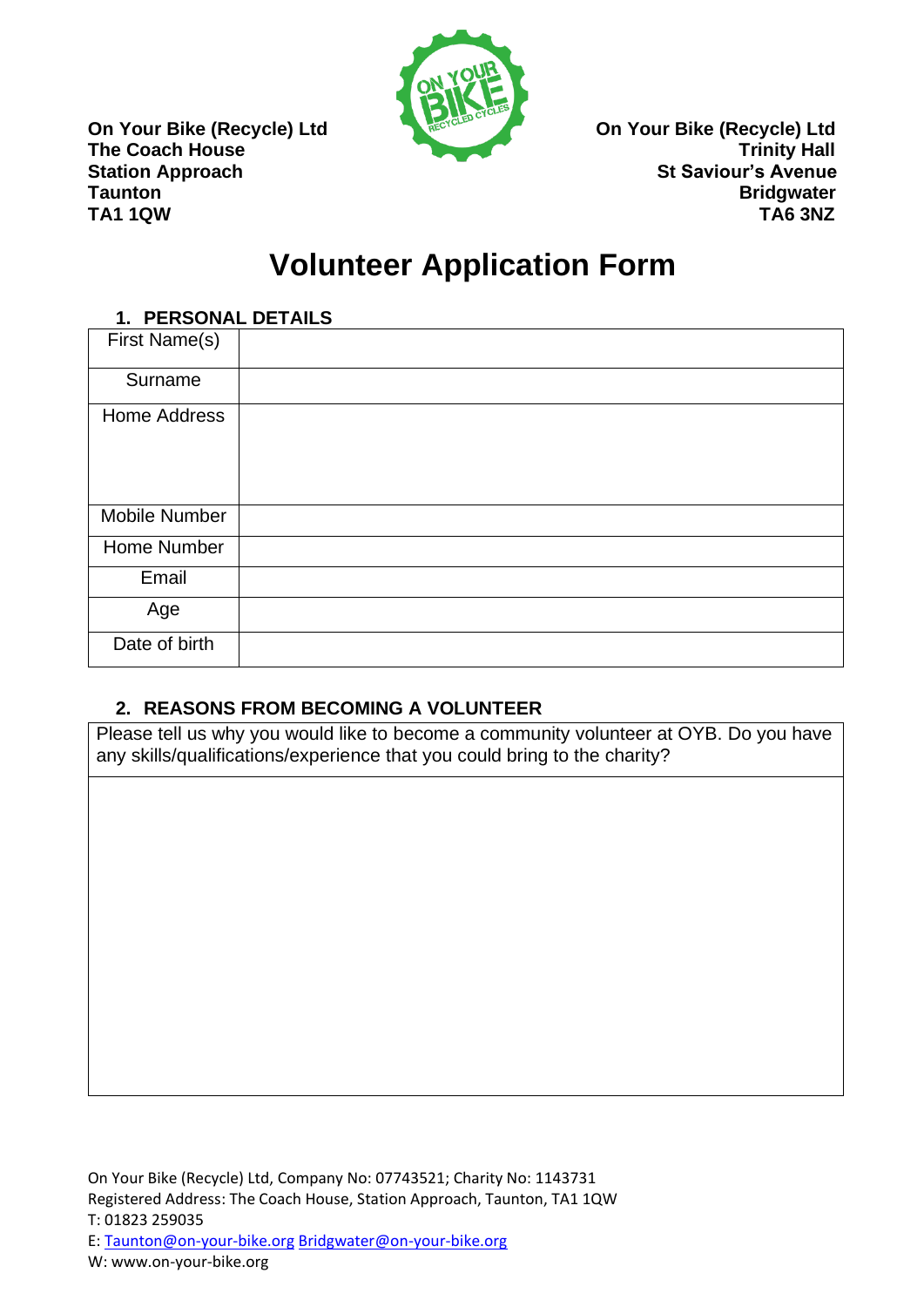

## **3. HEALTH CONDITIONS**

Please tell us about any health condition you have that we need to be aware of. This includes invisible disabilities.

### **4. EMERGENCY CONTACT**

| <b>Full Name</b>             |  |
|------------------------------|--|
| Relationship to<br>Volunteer |  |
| Telephone number             |  |

### **5. DRIVERS LICENCE (IF APPLYING FOR A DRIVING ROLE)**

| <b>Full Name</b>      |  |
|-----------------------|--|
| <b>Licence Number</b> |  |
| Date Test Past        |  |
| Licence Type          |  |

Please could you show your license on application, a copy will be requested.

On Your Bike (Recycle) Ltd, Company No: 07743521; Charity No: 1143731 Registered Address: The Coach House, Station Approach, Taunton, TA1 1QW T: 01823 259035

E: [Taunton@on-your-bike.org](mailto:Taunton@on-your-bike.org) [Bridgwater@on-your-bike.org](mailto:Bridgwater@on-your-bike.org)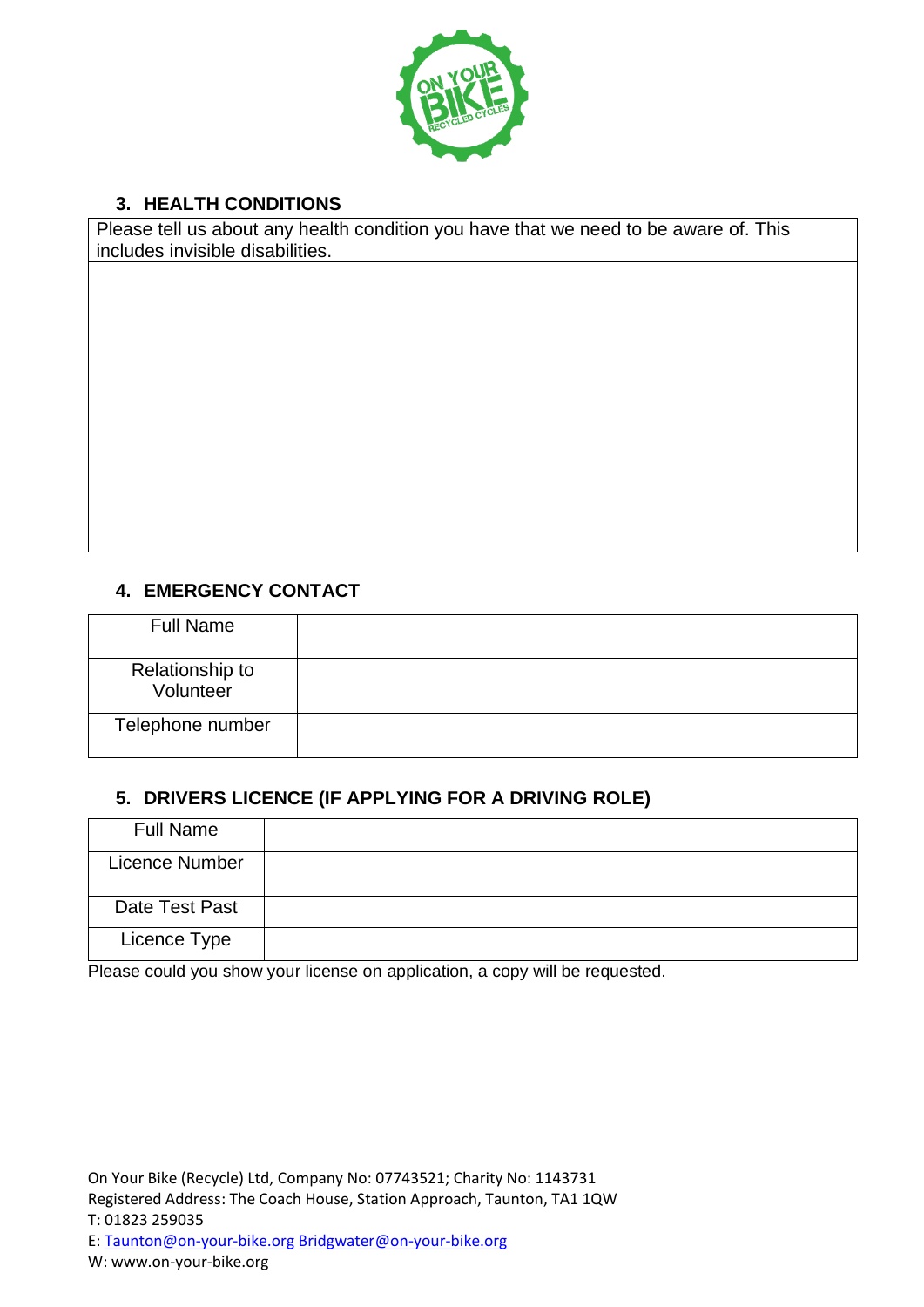

## **6. AVAILABLE DAYS (Please circle)**

Tuesday Wednesday Thursday Friday

**7. SITE** (Please circle which site you are available to attend) Taunton Bridgwater

### **8. COVID-19**

Should you develop any symptoms of Coronavirus you will need to take the correct precautions to self-isolate, please make contact with management and inform them of your symptoms.

### **OFFICE USE:**

|                                               | <b>COMPLETED</b>      |
|-----------------------------------------------|-----------------------|
|                                               | (Tick, date, initial) |
| Details entered on spreadsheet on google docs |                       |
| Interviewed and trail date:                   |                       |
| Start date:                                   |                       |
| Which day has been agreed?                    |                       |
| Any H&S arrangements/equipment required:      |                       |
| <b>Criminal Convictions sheet reviewed</b>    |                       |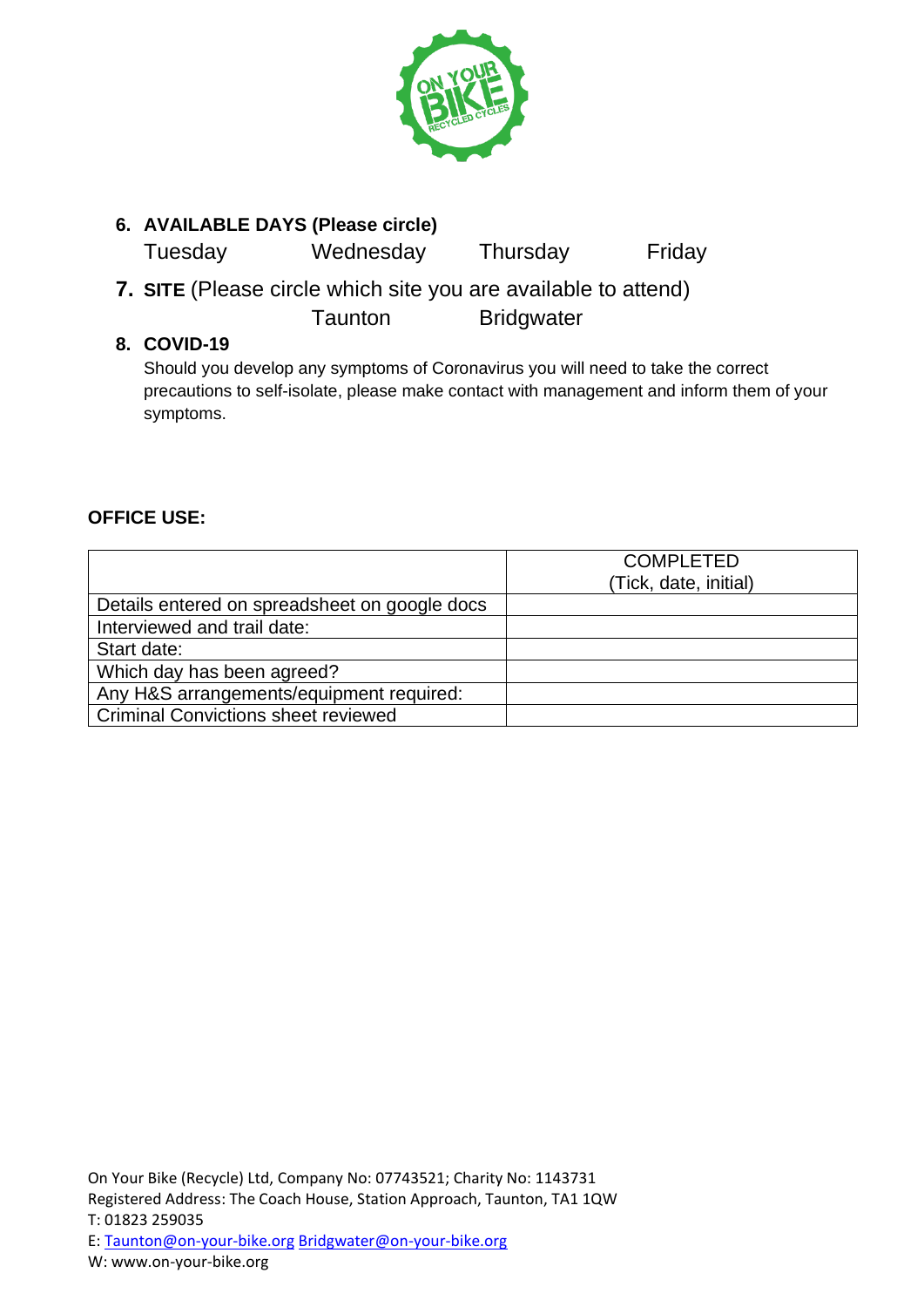

#### **STRICTLY CONFIDENTIAL**

## **Criminal Record Declaration Form**

This form must be completed by **all applicants**. The information disclosed on this form will not be kept with your application form during the application process.

#### **Policy statement on recruiting applicants with criminal records**

On Your Bike (Recycle) Ltd recognise the contribution that ex-offenders can make as employees and volunteers and welcome applications from them. A person's criminal record will not, in itself, debar that person from being appointed to this post. Suitable applicants will not be refused posts because of offences which are not relevant to, and do not place them at or make them a risk in, the role for which they are applying.

#### **Advice to applicants:**

Please complete this disclosure form as accurately as possible and return in a separate sealed envelope marked "confidential". This should be returned to the General Manager along with your application form. The information will not be discussed at the interview itself.

Prior to confirming an offer of employment or place as a volunteer, the general manager will decide the relevance of the conviction in relation to the post being applied for. A separate arrangement will be made with you to discuss the conviction in greater detail only if you have been successful at interview and if the conviction is potentially relevant to the post.

An offer of employment would only be withheld or withdrawn on the basis of a criminal conviction where information has been knowingly withheld or where the nature of the offence is relevant to the post and would impact detrimentally on the charity, the applicant's ability to carry out the function of the role or would impact detrimentally for the care of existing volunteers, service users or employees.

It is important that applicants understand that failure to disclose all unspent convictions could result in disciplinary proceedings or dismissal.